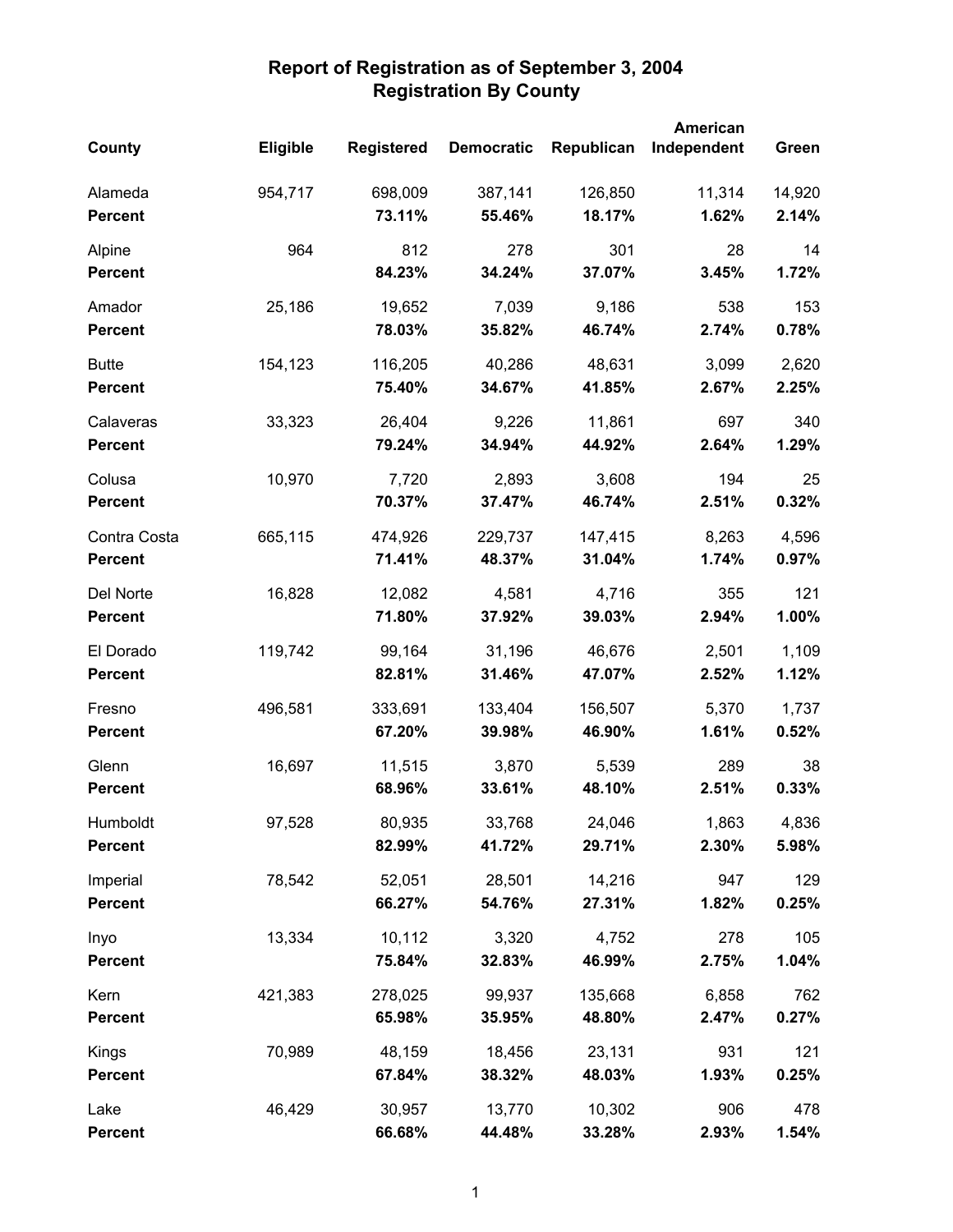|                |             |                    | Peace and      |                      | <b>Declined to</b> |
|----------------|-------------|--------------------|----------------|----------------------|--------------------|
| County         | Libertarian | <b>Natural Law</b> | Freedom        | <b>Miscellaneous</b> | <b>State</b>       |
| Alameda        | 3,339       | 1,799              | 3,710          | 5,620                | 143,316            |
| <b>Percent</b> | 0.48%       | 0.26%              | 0.53%          | 0.81%                | 20.53%             |
| Alpine         | 4           | 0                  | $\overline{2}$ | 4                    | 181                |
| <b>Percent</b> | 0.49%       | 0.00%              | 0.25%          | 0.49%                | 22.29%             |
| Amador         | 131         | 11                 | 43             | 206                  | 2,345              |
| <b>Percent</b> | 0.67%       | 0.06%              | 0.22%          | 1.05%                | 11.93%             |
| <b>Butte</b>   | 806         | 101                | 585            | 791                  | 19,286             |
| <b>Percent</b> | 0.69%       | 0.09%              | 0.50%          | 0.68%                | 16.60%             |
| Calaveras      | 339         | 21                 | 73             | 109                  | 3,738              |
| <b>Percent</b> | 1.28%       | 0.08%              | 0.28%          | 0.41%                | 14.16%             |
| Colusa         | 30          | 3                  | 20             | 15                   | 932                |
| <b>Percent</b> | 0.39%       | 0.04%              | 0.26%          | 0.19%                | 12.07%             |
| Contra Costa   | 2,173       | 607                | 1,163          | 3,510                | 77,462             |
| <b>Percent</b> | 0.46%       | 0.13%              | 0.24%          | 0.74%                | 16.31%             |
| Del Norte      | 82          | 8                  | 41             | 111                  | 2,067              |
| <b>Percent</b> | 0.68%       | 0.07%              | 0.34%          | 0.92%                | 17.11%             |
| El Dorado      | 696         | 79                 | 288            | 720                  | 15,899             |
| <b>Percent</b> | 0.70%       | 0.08%              | 0.29%          | 0.73%                | 16.03%             |
| Fresno         | 1,132       | 225                | 501            | 547                  | 34,268             |
| <b>Percent</b> | 0.34%       | 0.07%              | 0.15%          | 0.16%                | 10.27%             |
| Glenn          | 41          | 9                  | 43             | 34                   | 1,652              |
| Percent        | 0.36%       | 0.08%              | 0.37%          | 0.30%                | 14.35%             |
| Humboldt       | 735         | 125                | 295            | 271                  | 14,996             |
| <b>Percent</b> | 0.91%       | 0.15%              | 0.36%          | 0.33%                | 18.53%             |
| Imperial       | 174         | 63                 | 217            | 257                  | 7,547              |
| <b>Percent</b> | 0.33%       | 0.12%              | 0.42%          | 0.49%                | 14.50%             |
| Inyo           | 68          | $\overline{7}$     | 27             | 64                   | 1,491              |
| <b>Percent</b> | 0.67%       | 0.07%              | 0.27%          | 0.63%                | 14.74%             |
| Kern           | 1,327       | 206                | 533            | 588                  | 32,146             |
| <b>Percent</b> | 0.48%       | 0.07%              | 0.19%          | 0.21%                | 11.56%             |
| Kings          | 137         | 43                 | 29             | 499                  | 4,812              |
| <b>Percent</b> | 0.28%       | 0.09%              | 0.06%          | 1.04%                | 9.99%              |
| Lake           | 201         | 26                 | 100            | 103                  | 5,071              |
| <b>Percent</b> | 0.65%       | 0.08%              | 0.32%          | 0.33%                | 16.38%             |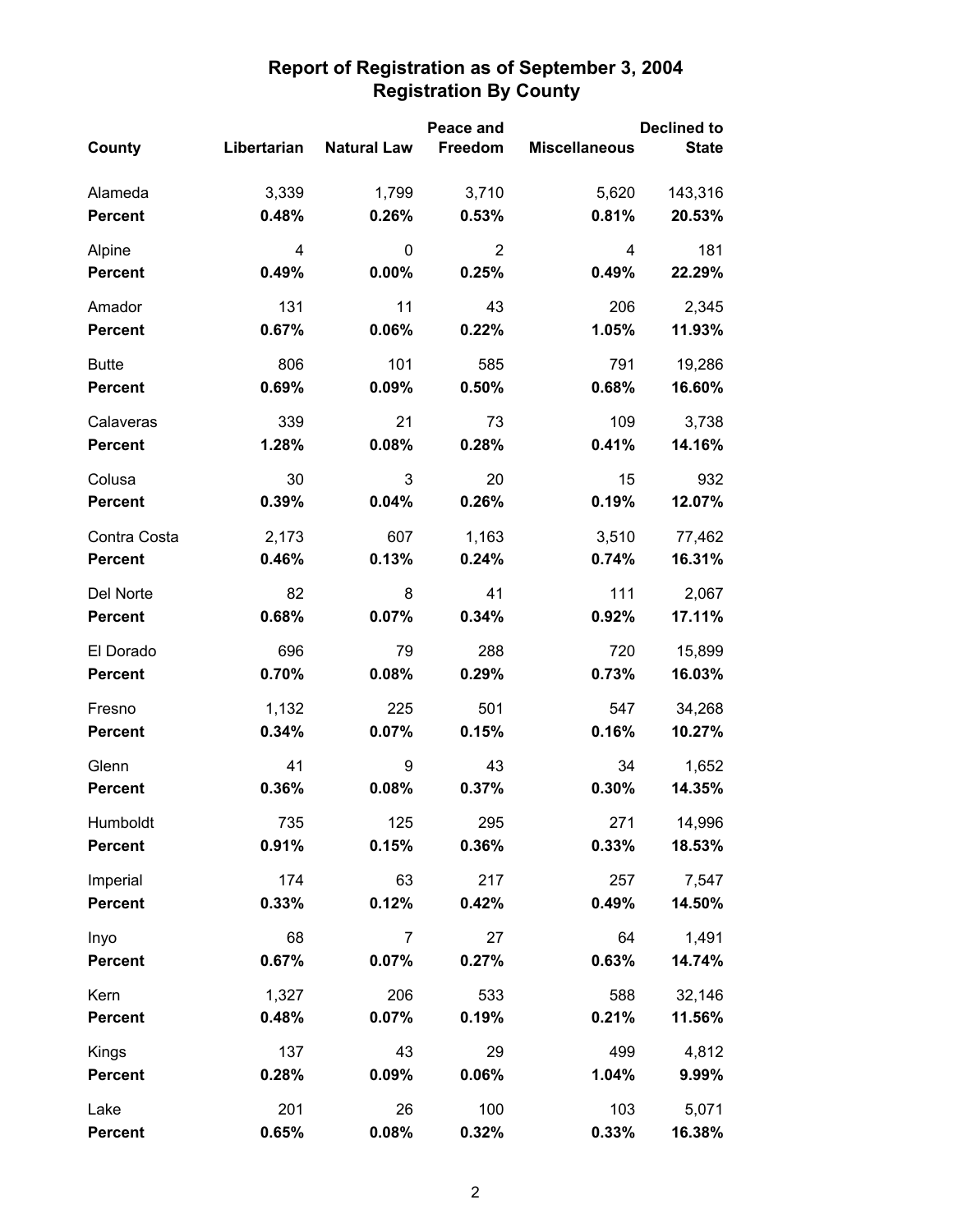|                |                 |                   |                   |            | American    |        |
|----------------|-----------------|-------------------|-------------------|------------|-------------|--------|
| County         | <b>Eligible</b> | <b>Registered</b> | <b>Democratic</b> | Republican | Independent | Green  |
| Lassen         | 16,454          | 14,213            | 4,381             | 6,467      | 591         | 65     |
| <b>Percent</b> |                 | 86.38%            | 30.82%            | 45.50%     | 4.16%       | 0.46%  |
| Los Angeles    | 5,646,782       | 3,791,322         | 1,932,358         | 1,033,108  | 63,073      | 27,322 |
| <b>Percent</b> |                 | 67.14%            | 50.97%            | 27.25%     | 1.66%       | 0.72%  |
| Madera         | 74,547          | 46,745            | 16,412            | 23,459     | 936         | 242    |
| <b>Percent</b> |                 | 62.71%            | 35.11%            | 50.19%     | 2.00%       | 0.52%  |
| Marin          | 174,307         | 147,656           | 75,531            | 35,432     | 2,509       | 3,790  |
| <b>Percent</b> |                 | 84.71%            | 51.15%            | 24.00%     | 1.70%       | 2.57%  |
| Mariposa       | 13,735          | 10,555            | 3,470             | 5,039      | 286         | 149    |
| <b>Percent</b> |                 | 76.85%            | 32.88%            | 47.74%     | 2.71%       | 1.41%  |
| Mendocino      | 61,649          | 48,338            | 22,348            | 12,463     | 1,261       | 2,508  |
| <b>Percent</b> |                 | 78.41%            | 46.23%            | 25.78%     | 2.61%       | 5.19%  |
| Merced         | 127,607         | 92,967            | 42,059            | 40,003     | 1,593       | 318    |
| <b>Percent</b> |                 | 72.85%            | 45.24%            | 43.03%     | 1.71%       | 0.34%  |
| Modoc          | 6,911           | 5,311             | 1,758             | 2,622      | 158         | 25     |
| <b>Percent</b> |                 | 76.85%            | 33.10%            | 49.37%     | 2.97%       | 0.47%  |
| Mono           | 9,451           | 6,395             | 2,036             | 2,556      | 204         | 139    |
| <b>Percent</b> |                 | 67.66%            | 31.84%            | 39.97%     | 3.19%       | 2.17%  |
| Monterey       | 228,726         | 152,570           | 73,706            | 49,067     | 2,844       | 1,387  |
| <b>Percent</b> |                 | 66.70%            | 48.31%            | 32.16%     | 1.86%       | 0.91%  |
| Napa           | 88,114          | 65,387            | 30,023            | 21,434     | 1,502       | 969    |
| <b>Percent</b> |                 | 74.21%            | 45.92%            | 32.78%     | 2.30%       | 1.48%  |
| Nevada         | 72,654          | 62,058            | 19,923            | 27,514     | 1,415       | 1,647  |
| <b>Percent</b> |                 | 85.42%            | 32.10%            | 44.34%     | 2.28%       | 2.65%  |
| Orange         | 1,805,053       | 1,404,794         | 429,938           | 680,623    | 27,187      | 8,077  |
| <b>Percent</b> |                 | 77.83%            | 30.61%            | 48.45%     | 1.94%       | 0.57%  |
| Placer         | 210,306         | 169,924           | 49,505            | 88,630     | 3,261       | 1,318  |
| <b>Percent</b> |                 | 80.80%            | 29.13%            | 52.16%     | 1.92%       | 0.78%  |
| Plumas         | 16,129          | 13,535            | 4,648             | 5,942      | 425         | 126    |
| <b>Percent</b> |                 | 83.92%            | 34.34%            | 43.90%     | 3.14%       | 0.93%  |
| Riverside      | 1,091,185       | 711,947           | 247,806           | 336,831    | 15,033      | 2,774  |
| <b>Percent</b> |                 | 65.25%            | 34.81%            | 47.31%     | 2.11%       | 0.39%  |
| Sacramento     | 874,880         | 610,874           | 263,636           | 218,070    | 13,279      | 6,007  |
| <b>Percent</b> |                 | 69.82%            | 43.16%            | 35.70%     | 2.17%       | 0.98%  |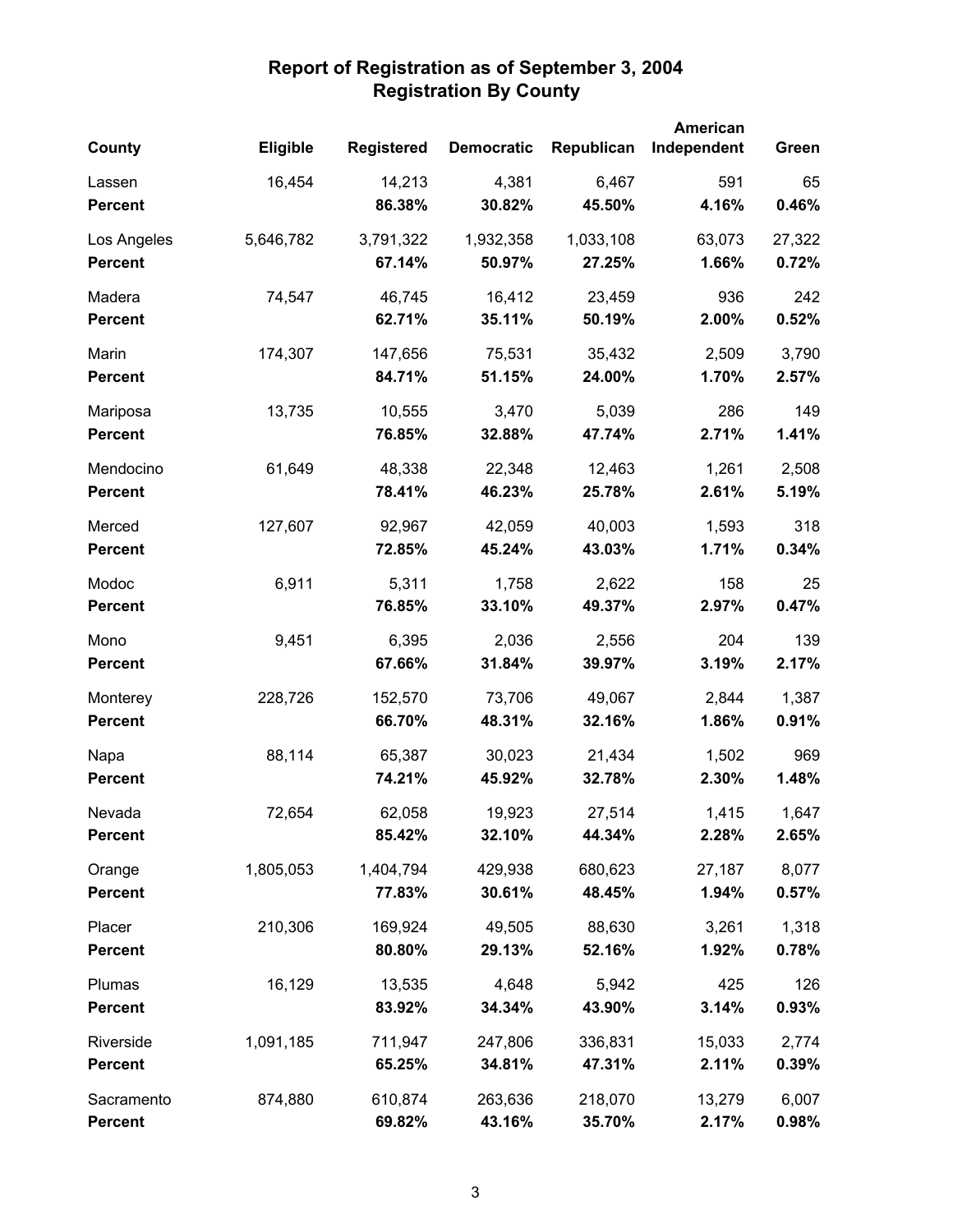|                |             | Peace and          |         | <b>Declined to</b>   |              |
|----------------|-------------|--------------------|---------|----------------------|--------------|
| County         | Libertarian | <b>Natural Law</b> | Freedom | <b>Miscellaneous</b> | <b>State</b> |
| Lassen         | 96          | 13                 | 29      | 69                   | 2,502        |
| <b>Percent</b> | 0.68%       | 0.09%              | 0.20%   | 0.49%                | 17.60%       |
| Los Angeles    | 18,380      | 10,297             | 28,782  | 24,831               | 653,171      |
| <b>Percent</b> | 0.48%       | 0.27%              | 0.76%   | 0.65%                | 17.23%       |
| Madera         | 206         | 36                 | 59      | 208                  | 5,187        |
| Percent        | 0.44%       | 0.08%              | 0.13%   | 0.44%                | 11.10%       |
| Marin          | 804         | 142                | 353     | 506                  | 28,589       |
| <b>Percent</b> | 0.54%       | 0.10%              | 0.24%   | 0.34%                | 19.36%       |
| Mariposa       | 73          | 7                  | 31      | 169                  | 1,331        |
| <b>Percent</b> | 0.69%       | 0.07%              | 0.29%   | 1.60%                | 12.61%       |
| Mendocino      | 370         | 62                 | 266     | 312                  | 8,748        |
| <b>Percent</b> | 0.77%       | 0.13%              | 0.55%   | 0.65%                | 18.10%       |
| Merced         | 248         | 46                 | 149     | 139                  | 8,412        |
| <b>Percent</b> | 0.27%       | 0.05%              | 0.16%   | 0.15%                | 9.05%        |
| Modoc          | 36          | 4                  | 5       | 12                   | 691          |
| <b>Percent</b> | 0.68%       | 0.08%              | 0.09%   | 0.23%                | 13.01%       |
| Mono           | 65          | 4                  | 17      | 0                    | 1,374        |
| <b>Percent</b> | 1.02%       | 0.06%              | 0.27%   | 0.00%                | 21.49%       |
| Monterey       | 684         | 148                | 375     | 387                  | 23,972       |
| <b>Percent</b> | 0.45%       | 0.10%              | 0.25%   | 0.25%                | 15.71%       |
| Napa           | 398         | 59                 | 139     | 565                  | 10,298       |
| <b>Percent</b> | 0.61%       | 0.09%              | 0.21%   | 0.86%                | 15.75%       |
| Nevada         | 532         | 50                 | 115     | 267                  | 10,595       |
| <b>Percent</b> | 0.86%       | 0.08%              | 0.19%   | 0.43%                | 17.07%       |
| Orange         | 9,816       | 2,565              | 3,582   | 6,357                | 236,649      |
| <b>Percent</b> | 0.70%       | 0.18%              | 0.25%   | 0.45%                | 16.85%       |
| Placer         | 1,030       | 83                 | 254     | 474                  | 25,369       |
| <b>Percent</b> | 0.61%       | 0.05%              | 0.15%   | 0.28%                | 14.93%       |
| Plumas         | 87          | 15                 | 39      | 4                    | 2,249        |
| <b>Percent</b> | 0.64%       | 0.11%              | 0.29%   | 0.03%                | 16.62%       |
| Riverside      | 3,489       | 930                | 2,207   | 4,495                | 98,382       |
| <b>Percent</b> | 0.49%       | 0.13%              | 0.31%   | 0.63%                | 13.82%       |
| Sacramento     | 3,049       | 629                | 4,486   | 1,999                | 99,719       |
| <b>Percent</b> | 0.50%       | 0.10%              | 0.73%   | 0.33%                | 16.32%       |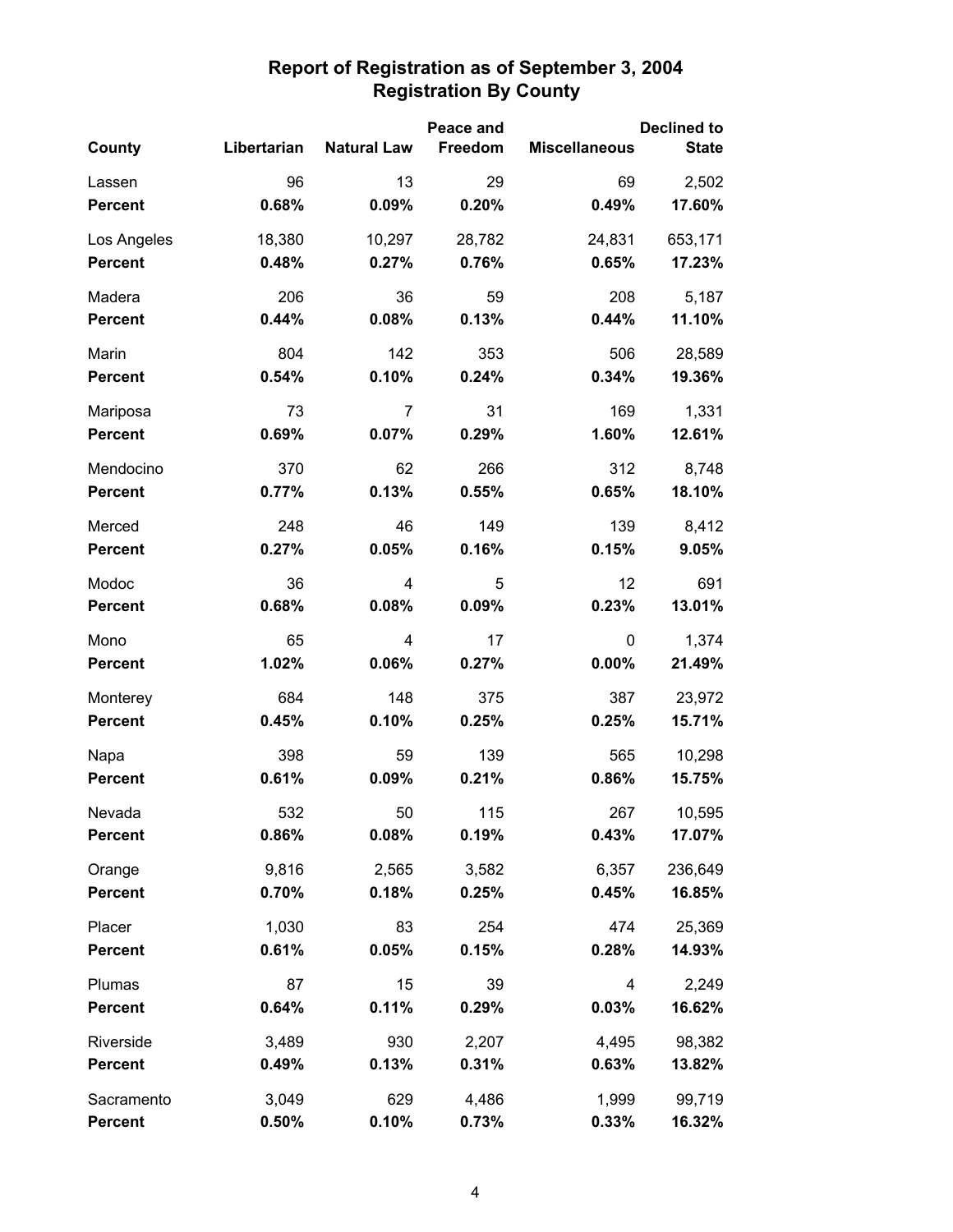|                 |           |                   |                   |            | American    |        |
|-----------------|-----------|-------------------|-------------------|------------|-------------|--------|
| County          | Eligible  | <b>Registered</b> | <b>Democratic</b> | Republican | Independent | Green  |
| San Benito      | 34,056    | 24,447            | 11,070            | 8,516      | 540         | 181    |
| <b>Percent</b>  |           | 71.78%            | 45.28%            | 34.83%     | 2.21%       | 0.74%  |
| San Bernardino  | 1,132,308 | 694,264           | 269,228           | 297,710    | 16,741      | 2,910  |
| <b>Percent</b>  |           | 61.31%            | 38.78%            | 42.88%     | 2.41%       | 0.42%  |
| San Diego       | 1,962,695 | 1,404,140         | 488,944           | 568,581    | 31,813      | 10,992 |
| <b>Percent</b>  |           | 71.54%            | 34.82%            | 40.49%     | 2.27%       | 0.78%  |
| San Francisco   | 571,226   | 455,479           | 247,509           | 53,561     | 7,662       | 14,398 |
| <b>Percent</b>  |           | 79.74%            | 54.34%            | 11.76%     | 1.68%       | 3.16%  |
| San Joaquin     | 380,939   | 265,150           | 111,719           | 118,220    | 4,079       | 926    |
| <b>Percent</b>  |           | 69.60%            | 42.13%            | 44.59%     | 1.54%       | 0.35%  |
| San Luis Obispo | 185,342   | 150,488           | 53,638            | 63,492     | 3,356       | 2,374  |
| <b>Percent</b>  |           | 81.19%            | 35.64%            | 42.19%     | 2.23%       | 1.58%  |
| San Mateo       | 458,715   | 342,050           | 169,415           | 87,881     | 6,193       | 3,976  |
| <b>Percent</b>  |           | 74.57%            | 49.53%            | 25.69%     | 1.81%       | 1.16%  |
| Santa Barbara   | 267,823   | 195,010           | 78,242            | 71,188     | 3,849       | 3,235  |
| <b>Percent</b>  |           | 72.81%            | 40.12%            | 36.50%     | 1.97%       | 1.66%  |
| Santa Clara     | 1,042,952 | 822,243           | 370,610           | 232,226    | 15,488      | 7,460  |
| <b>Percent</b>  |           | 78.84%            | 45.07%            | 28.24%     | 1.88%       | 0.91%  |
| Santa Cruz      | 173,598   | 137,621           | 72,829            | 29,506     | 2,247       | 5,348  |
| <b>Percent</b>  |           | 79.28%            | 52.92%            | 21.44%     | 1.63%       | 3.89%  |
| Shasta          | 127,475   | 89,890            | 28,297            | 43,984     | 2,503       | 535    |
| <b>Percent</b>  |           | 70.52%            | 31.48%            | 48.93%     | 2.78%       | 0.60%  |
| Sierra          | 2,635     | 2,320             | 738               | 989        | 92          | 23     |
| <b>Percent</b>  |           | 88.05%            | 31.81%            | 42.63%     | 3.97%       | 0.99%  |
| Siskiyou        | 33,081    | 26,112            | 9,531             | 10,901     | 782         | 240    |
| <b>Percent</b>  |           | 78.93%            | 36.50%            | 41.75%     | 2.99%       | 0.92%  |
| Solano          | 266,135   | 181,912           | 88,250            | 54,568     | 3,765       | 1,118  |
| <b>Percent</b>  |           | 68.35%            | 48.51%            | 30.00%     | 2.07%       | 0.61%  |
| Sonoma          | 323,705   | 238,569           | 119,435           | 64,916     | 4,557       | 6,888  |
| <b>Percent</b>  |           | 73.70%            | 50.06%            | 27.21%     | 1.91%       | 2.89%  |
| Stanislaus      | 302,534   | 206,682           | 87,419            | 88,720     | 3,890       | 793    |
| <b>Percent</b>  |           | 68.32%            | 42.30%            | 42.93%     | 1.88%       | 0.38%  |
| Sutter          | 53,541    | 40,300            | 13,157            | 20,316     | 909         | 139    |
| <b>Percent</b>  |           | 75.27%            | 32.65%            | 50.41%     | 2.26%       | 0.34%  |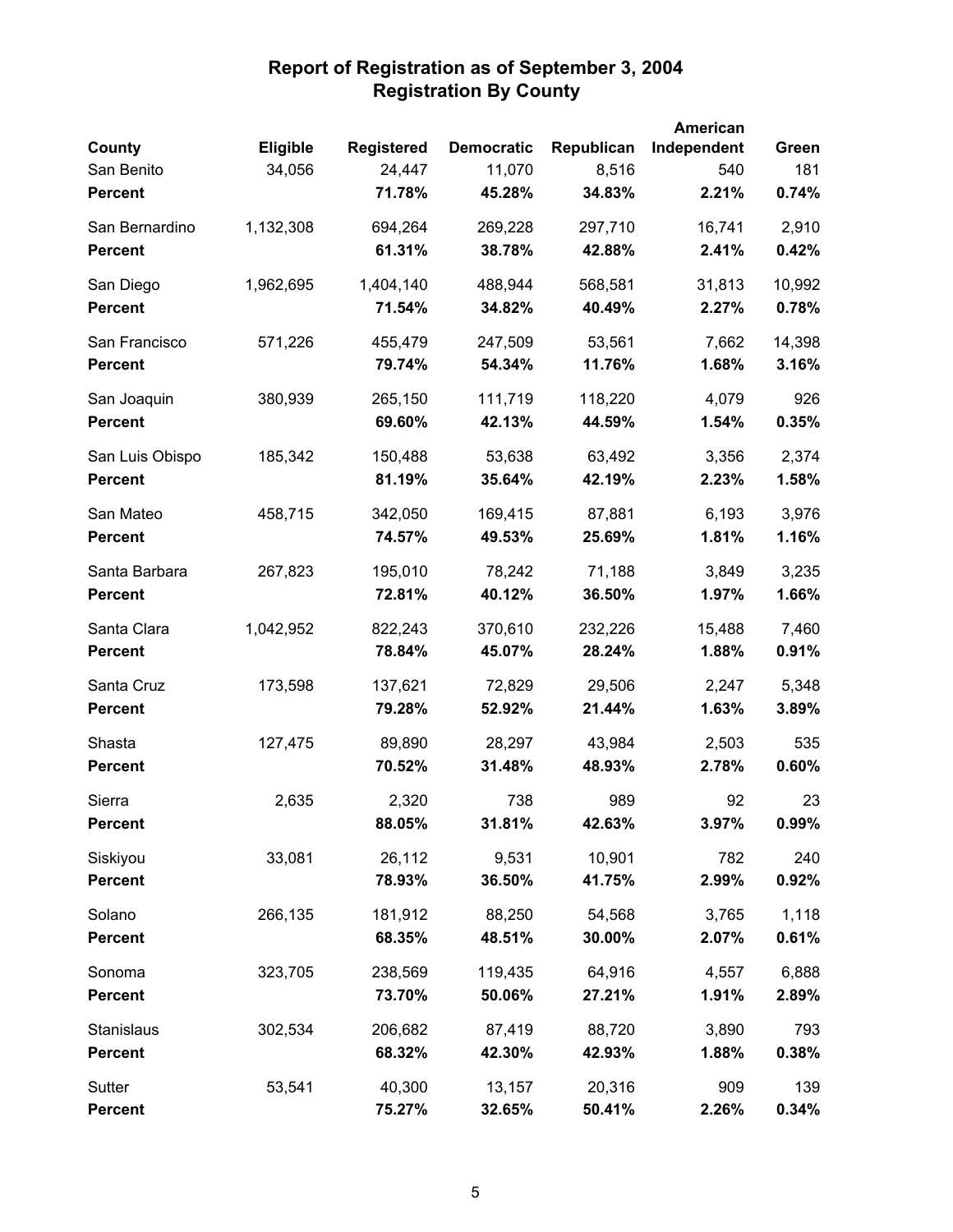|                 |             |                    | Peace and |                      | <b>Declined to</b> |
|-----------------|-------------|--------------------|-----------|----------------------|--------------------|
| County          | Libertarian | <b>Natural Law</b> | Freedom   | <b>Miscellaneous</b> | <b>State</b>       |
| San Benito      | 141         | 19                 | 57        | 115                  | 3,808              |
| <b>Percent</b>  | 0.58%       | 0.08%              | 0.23%     | 0.47%                | 15.58%             |
| San Bernardino  | 3,382       | 873                | 2,703     | 4,027                | 96,690             |
| <b>Percent</b>  | 0.49%       | 0.13%              | 0.39%     | 0.58%                | 13.93%             |
| San Diego       | 9,902       | 5,408              | 3,317     | 8,249                | 276,934            |
| <b>Percent</b>  | 0.71%       | 0.39%              | 0.24%     | 0.59%                | 19.72%             |
| San Francisco   | 2,536       | 859                | 2,158     | 930                  | 125,866            |
| <b>Percent</b>  | 0.56%       | 0.19%              | 0.47%     | 0.20%                | 27.63%             |
| San Joaquin     | 841         | 142                | 1,250     | 1,825                | 26,148             |
| <b>Percent</b>  | 0.32%       | 0.05%              | 0.47%     | 0.69%                | 9.86%              |
| San Luis Obispo | 1,008       | 174                | 307       | 1,968                | 24,171             |
| <b>Percent</b>  | 0.67%       | 0.12%              | 0.20%     | 1.31%                | 16.06%             |
| San Mateo       | 1,704       | 434                | 926       | 1,004                | 70,517             |
| <b>Percent</b>  | 0.50%       | 0.13%              | 0.27%     | 0.29%                | 20.62%             |
| Santa Barbara   | 1,200       | 196                | 358       | 2,411                | 34,331             |
| <b>Percent</b>  | 0.62%       | 0.10%              | 0.18%     | 1.24%                | 17.60%             |
| Santa Clara     | 5,605       | 889                | 2,686     | 2,704                | 184,575            |
| <b>Percent</b>  | 0.68%       | 0.11%              | 0.33%     | 0.33%                | 22.45%             |
| Santa Cruz      | 1,244       | 182                | 487       | 1,150                | 24,628             |
| <b>Percent</b>  | 0.90%       | 0.13%              | 0.35%     | 0.84%                | 17.90%             |
| Shasta          | 613         | 55                 | 192       | 259                  | 13,452             |
| <b>Percent</b>  | 0.68%       | 0.06%              | 0.21%     | 0.29%                | 14.96%             |
| Sierra          | 28          | 1                  | 8         | 29                   | 412                |
| <b>Percent</b>  | 1.21%       | 0.04%              | 0.34%     | 1.25%                | 17.76%             |
| Siskiyou        | 279         | 76                 | 66        | 45                   | 4,192              |
| <b>Percent</b>  | 1.07%       | 0.29%              | 0.25%     | 0.17%                | 16.05%             |
| Solano          | 798         | 138                | 476       | 1,073                | 31,726             |
| <b>Percent</b>  | 0.44%       | 0.08%              | 0.26%     | 0.59%                | 17.44%             |
| Sonoma          | 1,571       | 223                | 679       | 1,576                | 38,724             |
| <b>Percent</b>  | 0.66%       | 0.09%              | 0.28%     | 0.66%                | 16.23%             |
| Stanislaus      | 752         | 130                | 1,242     | 1,810                | 21,926             |
| <b>Percent</b>  | 0.36%       | 0.06%              | 0.60%     | 0.88%                | 10.61%             |
| Sutter          | 188         | 16                 | 138       | 1,308                | 4,129              |
| <b>Percent</b>  | 0.47%       | 0.04%              | 0.34%     | 3.25%                | 10.25%             |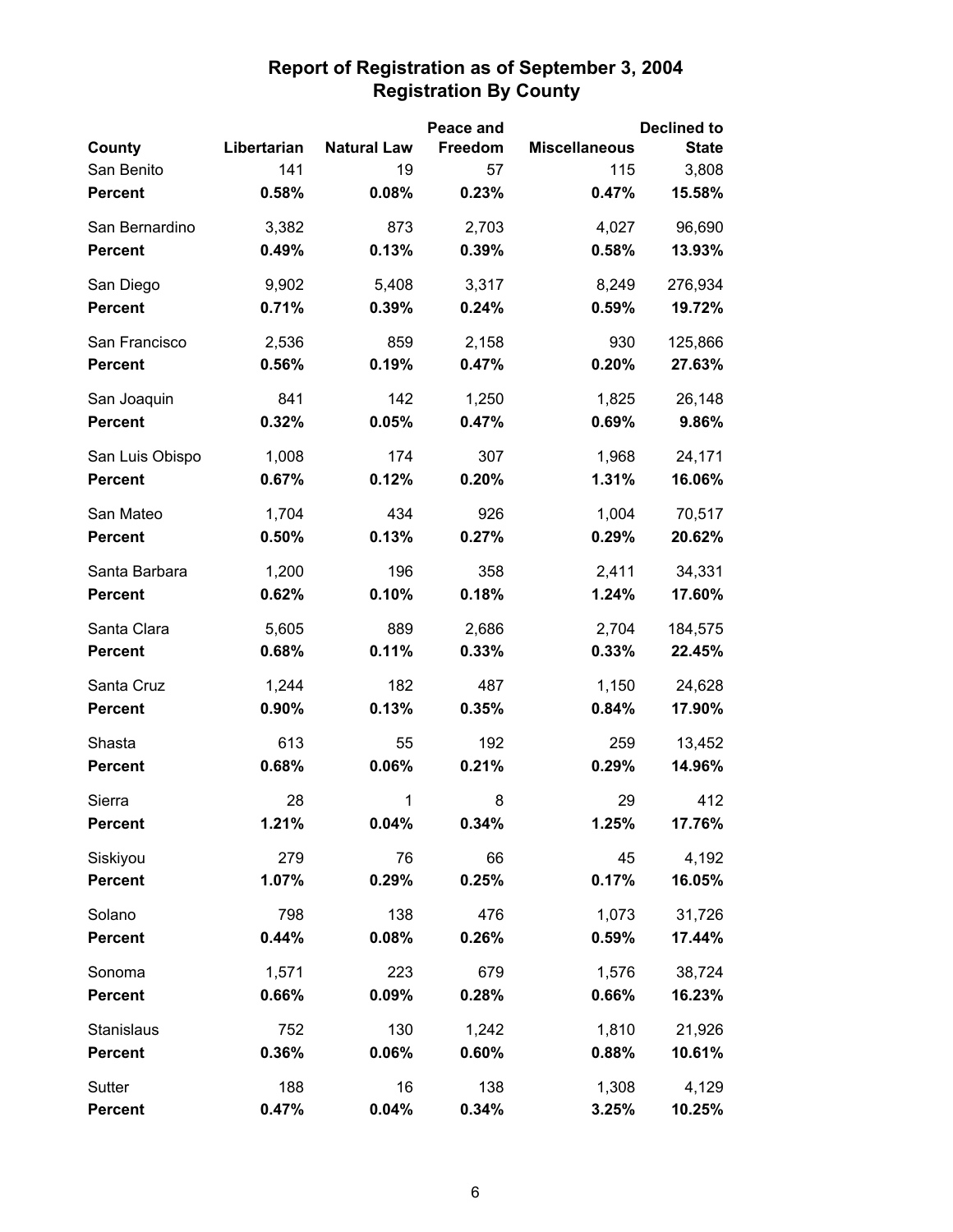|                    |            |                   |                   |            | <b>American</b> |         |
|--------------------|------------|-------------------|-------------------|------------|-----------------|---------|
| County             | Eligible   | <b>Registered</b> | <b>Democratic</b> | Republican | Independent     | Green   |
| Tehama             | 40,379     | 28,577            | 10,021            | 12,835     | 1,098           | 138     |
| <b>Percent</b>     |            | 70.77%            | 35.07%            | 44.91%     | 3.84%           | 0.48%   |
| Trinity            | 10,340     | 7,750             | 2,811             | 3,139      | 265             | 135     |
| <b>Percent</b>     |            | 74.95%            | 36.27%            | 40.50%     | 3.42%           | 1.74%   |
| Tulare             | 220,538    | 135,056           | 48,141            | 65,630     | 2,978           | 542     |
| <b>Percent</b>     |            | 61.24%            | 35.65%            | 48.59%     | 2.21%           | 0.40%   |
| Tuolumne           | 38,262     | 31,565            | 11,881            | 13,874     | 840             | 303     |
| <b>Percent</b>     |            | 82.50%            | 37.64%            | 43.95%     | 2.66%           | 0.96%   |
| Ventura            | 505,492    | 379,110           | 145,411           | 156,600    | 7,774           | 3,325   |
| <b>Percent</b>     |            | 75.00%            | 38.36%            | 41.31%     | 2.05%           | 0.88%   |
| Yolo               | 120,679    | 85,288            | 39,814            | 24,999     | 1,696           | 1,798   |
| <b>Percent</b>     |            | 70.67%            | 46.68%            | 29.31%     | 1.99%           | 2.11%   |
| Yuba               | 40,796     | 26,147            | 9,257             | 11,387     | 961             | 170     |
| <b>Percent</b>     |            | 64.09%            | 35.40%            | 43.55%     | 3.68%           | 0.65%   |
| <b>State Total</b> | 22,036,187 | 15,625,180        | 6,754,308         | 5,466,404  | 304,066         | 156,914 |
| <b>Percent</b>     |            | 70.91%            | 43.23%            | 34.98%     | 1.95%           | 1.00%   |